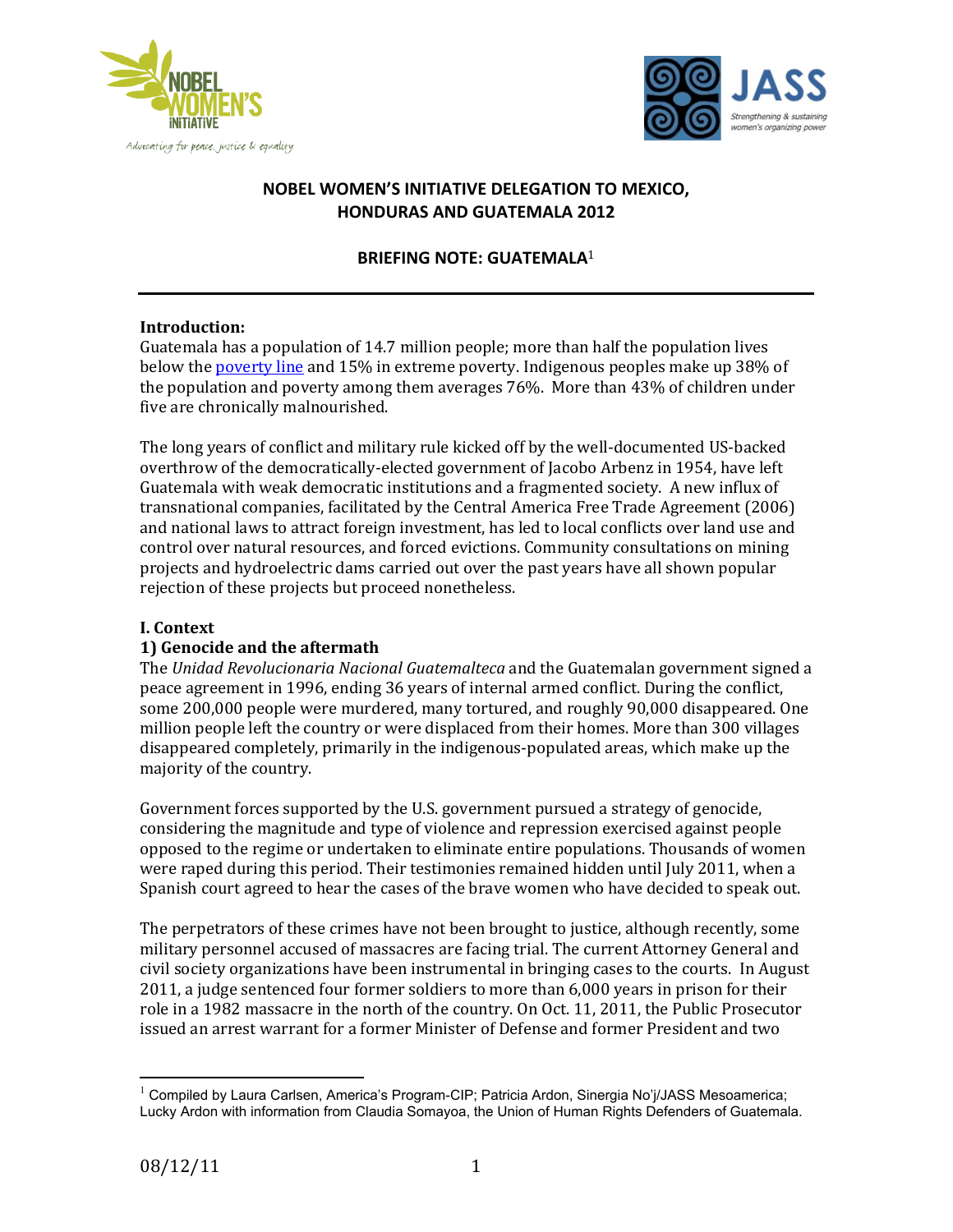other military officials on charges of genocide and crimes against humanity. This process represents progress but it is still very limited.

On Nov. 6, 2011, former military general, Otto Perez, won the elections, becoming the first member of the military to take power since democracy was restored in 1986. He has been implicated in numerous massacres while he served as a commander in some areas where the most violence took place, and headed a military intelligence unit accused of arranging assassinations of political rivals.

Widespread violence of all kinds, including a significant rise in femicides and violence against women, continues to plague the country. Illegal drug trafficking organizations have gained strength and presence in recent years, as have street gangs, leading to increasing justifications for a return to militarization and strong-arm police tactics. Human rights groups are voicing concerns about Perez's crime-fighting message in the context of his own history and the nation's history of killings by security forces.

#### **2) Violence against women, femicide, and the criminalization of women human rights defenders**

Women in Guatemala experience violence and insecurity at ever-rising levels. Femicidal violence, the cycle of physical and psychological mistreatment and violence exercised against women resulting in their death, is carried out in both private and public domains. According to the Guatemalan Human Rights Commission, femicide includes not only the murder of women by men because they are women, but also state responsibility for these murders whether through commission of the act by politicians or security forces, or inaction in prosecuting acts of violence against women, or omission of state responsibility to ensure the safety of its female citizens.

In Guatemala, femicide exists in a context of the absence of guarantees to protect the rights of women. In 2010, 685 women were killed and the government, as is the norm, failed to conduct investigations and prosecution of perpetrators. Last year, only 86 cases were brought to trial (12%) and just  $28$  resulted in sentencing.

Recent data indicates that Guatemala rates seventh in the world in terms of violent deaths, with more and more victims being women as targeted attacks against them rise. At the same time, the majority of women, particularly indigenous women, are suffering high levels of poverty and oppression limiting their political and social participation and free exercise of their culture.

Many women are involved in the defense of their territories and natural resources, for which they are threatened, persecuted, and in some cases, murdered. The defense of women's rights also brings with it high risks, and there have been incidents in which women's demand for child support has resulted in death. In the months leading up to the elections, threats and violence against women rose sharply during political campaigning.

Violence against both male and female human rights defenders skyrocketed in 2011. Women human rights defenders have been subjected to illegal arrests, persecution, cruel and inhumane mistreatment, rape, robbery, intimidation, murder, threats, and home invasion and destruction.

#### **II.** Cases

08/12/11 2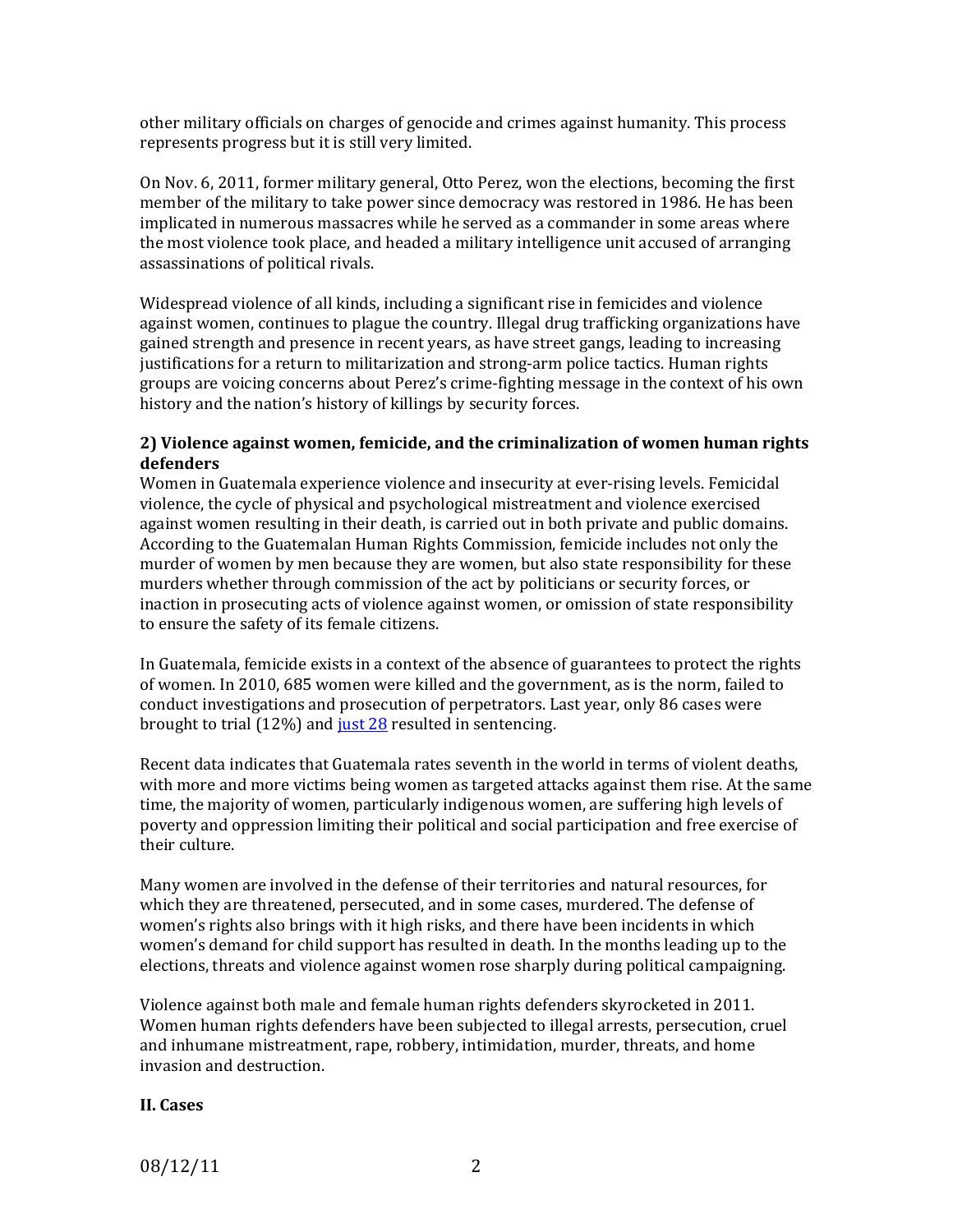#### **1) Violent Evictions:**

The National Civil Police and private security guards from the Chabil Utzaj sugar processing company evicted a total of 14 communities, affecting 710 families, from their homes in the Polochic Valley in violent attacks. The attacks took place in March and August of 2011. Four women were severely beaten, five homes were burned, 18 people were injured and three people were killed. This region has historically been characterized by conflict arising from the steadfast resistance carried out by the population in opposition to outside interests that want to use the land to plant African Palm for production of agro-fuels and liquors. The land has been inhabited by the Q'eqchi' Mayan ethnic group who continue to be evicted by agribusinesses and the state.

#### **2) Femicide: Emblematic cases**

**Maria Isabel Franco**: Maria Isabel Franco, a 15-year old, was abducted, raped, and brutally killed in December 2001. The Guatemalan government ignored the case for years, and the Inter-American Commission on Human Rights "admitted the case on the grounds of unjustified delay in the investigation by the Guatemalan state" in October 2006. While the case remains pending before the Commission, the Guatemalan government has failed to provide information requested by the Commission. Maria Isabel's mother has faced death threats because of her continued fight for justice.

**Mindi Rodas**: Mindi Rodas, a 22-year-old domestic worker, was brutally attacked by her husband in December 2009. The husband was charged and sentenced but never sent to jail. After living in a shelter, Mindi decided to return to her community in July 2010. On December 18, 2010 her body was discovered in Guatemala City. Police forces have failed to initiate an investigation into the case to this day.

**Cristina Siekavizza**: The case of Cristina Siekavizza drew major media attention as it involved an upper-class woman beaten and murdered by her husband, who escaped with their two young children. The husband's mother, president of the Supreme Court of Justice, is currently in jail for participating in an attempted cover-up of the crime.

#### **3) Assassination of women organizing against mining companies**

**Margarita Chub Che** was assassinated on June 4, 2011 in San José Panorama (Panzós). Between 11:45 and 12:00, Margarita walked out of her house alone to bathe in the nearby water tank. She asked her husband to accompany her because she was afraid of going outside alone, but he stayed in bed. Upon reaching the water tank, she was shot three times--once in the back, again in the left lung, and again on the left side of her forehead. Chub Che was a human rights defender, actively involved in protesting mining companies in the Polochic Valley, and member of the Council of Communities of Polochic.

**Diodora Antonia Hernández**, a Maya-Mam from San José Nueva Esperanza is another victim of an attempted murder on July 7, 2010. Around 17:00, two men approached her home supposedly to ask for a place to spend the night. When their request was denied, they asked for coffee. When Diodora came out with two cups of coffee, without saying a word one of the men shot her in the head. The bullet entered through her right eye and exited through the right ear. Diodora opposed the Goldcorp subsidiary Montana Company, refusing to sell her land to them. The men arrested were former or present employees of the company.